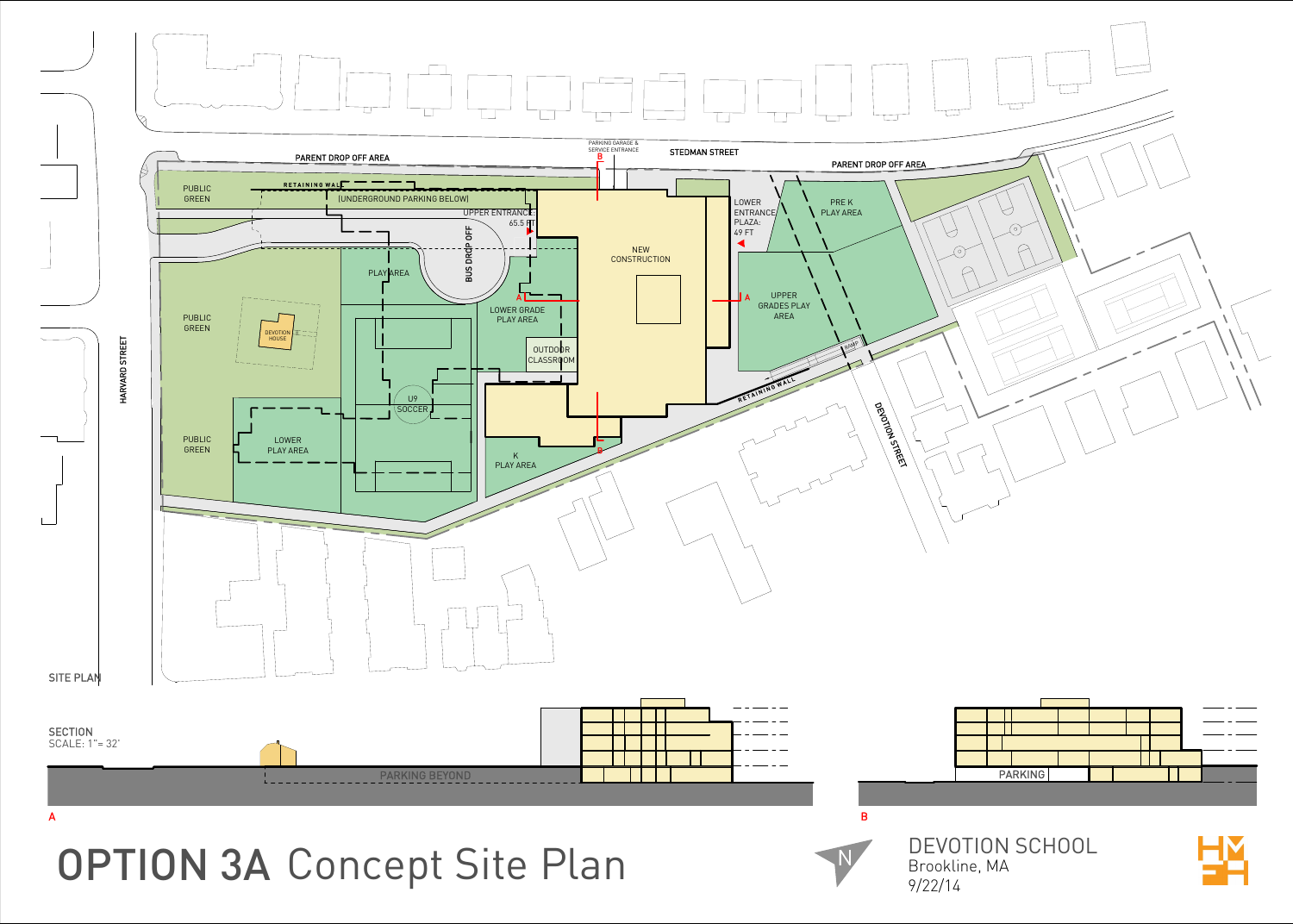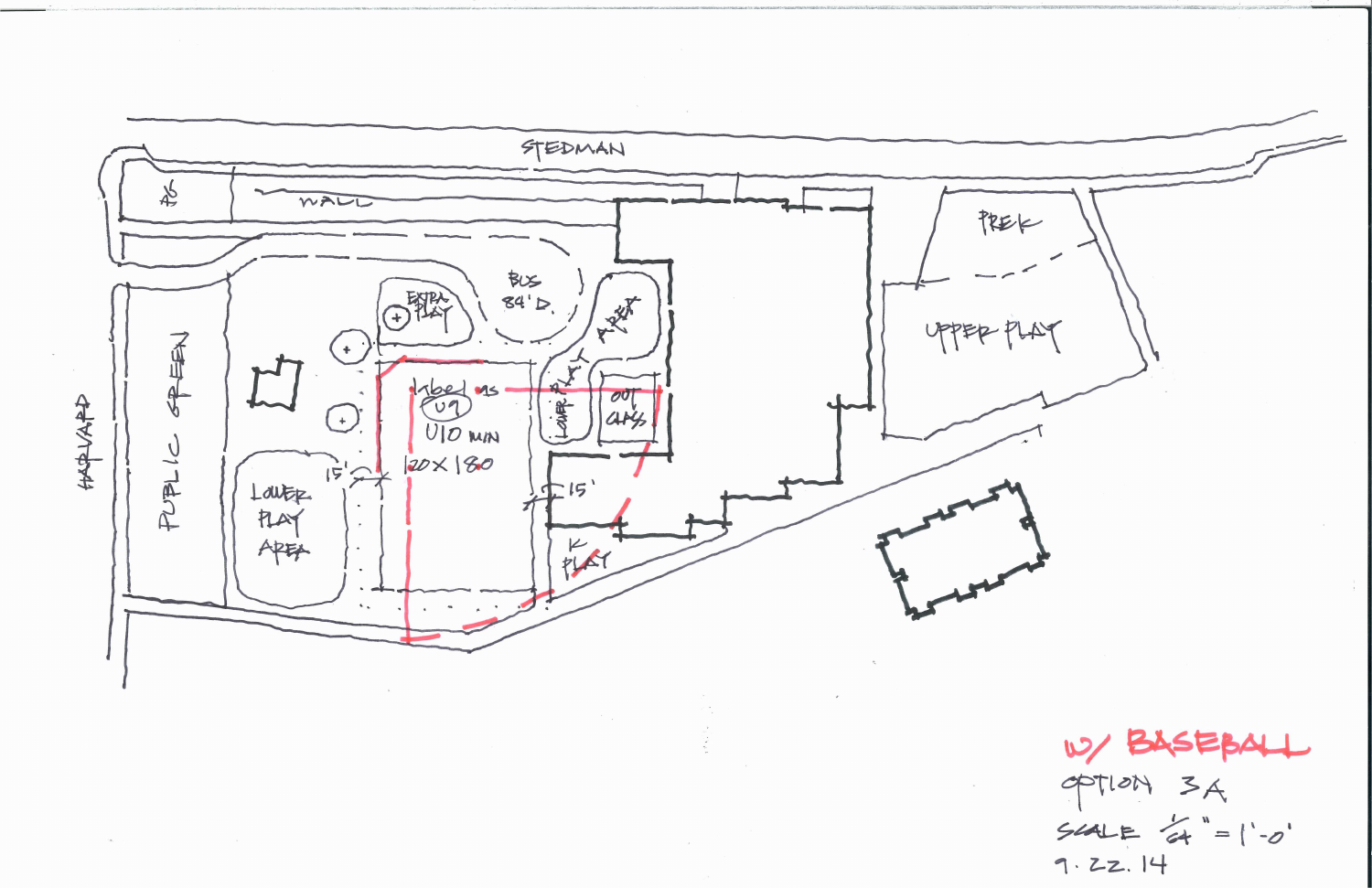## EDWARD DEVOTION SCHOOLBrookline, MA

## September 22, 2014

|                                | Option 0             | Option 1     | Option 2       | Option 3           | Option 3A        |
|--------------------------------|----------------------|--------------|----------------|--------------------|------------------|
|                                | Renovation - Base    | Renovation/  | Renovation/    | New Building -     | New Building &   |
|                                | Repair - Does not    | Addition     | Addition       | "Mothball" Front   | Demolition of    |
|                                | fullfill Educational |              |                | Portion and        | Entire 1913      |
|                                | Program-Not          |              |                | Auditorium Wing    | Building and Gym |
|                                | MSBA-                |              |                | of 1913 Building & |                  |
|                                | reimbursible         |              |                | Demolition of Gym  |                  |
| A.M. Fogarty & Associates Inc. |                      |              |                |                    |                  |
| <b>Total Construction Cost</b> | \$47,470,534         | \$84,839,413 | \$82, 270, 486 | \$75,108,134       |                  |
| Cost Per SF                    | \$336.12             | \$498.90     | \$495.32       | \$452.20           |                  |
| PM&C                           |                      |              |                |                    |                  |
| <b>Total Construction Cost</b> | \$47,842,028         | \$82,010,057 | \$80,306,651   | \$76,147,472       | \$76,061,929     |
| Cost Per SF                    | \$295.23             | \$417.18     | \$419.43       | \$394.47           | \$394.02         |